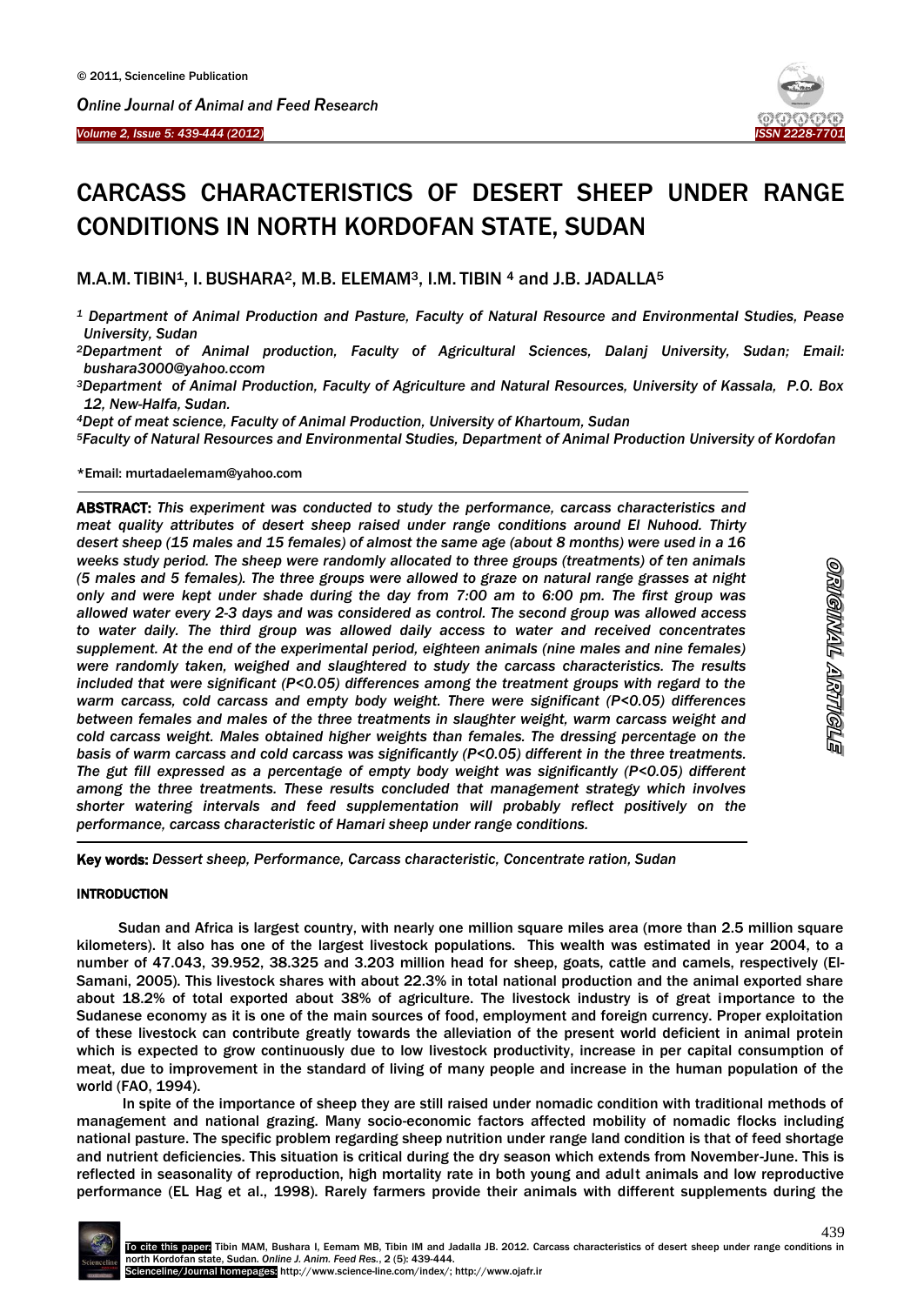critical period of feed shortage. Supplements used are mainly oilseed cakes and cereal grains. The objectives of this research are:

1- To study the effect of feed supplementation and husbandry practices on the general performance and meat quality attributes of desert sheep of hamari subtype.

2- To compare the performance and carcass characteristics of male and female desert sheep of the same age and raised under the same environmental condition.

3- To adopt an applied extension for sheep producers of the importance of concentrate supplementation to grazing sheep under range system.

4- To improve the economical condition of Sudan in general and sheep producers in particular by increasing sheep numbers.

## MATERIAL AND METHODS

The study was conducted in Mhagor-Area about 30 km south of El-Nuhood ( lies within latitudes 11.5-13.75 N° and longitudes 27-29.5 E°) about 900 km west to Khartoum. Average annual rainfall is 300 and 400 mm in the north and southern parts respectively. Average maximum temperature is 24-39°C during most of the year, with peaks above 36°C during April, May and June. The soil types varied from sandy (Goze) dissected by batches of loamy sands (Gardud or gurraba) in the southern part. The main cash crop grown in the locality is mainly millets, sorghum, watermelon, rosella (*Hibiscus sabdariffa*) and groundnut. Large amounts of agricultural post harvesting residues are produced such as groundnut and *Hibiscus sabdariffa* (karkadeh) hay which are used on a large scale for feeding animals.

## Experimental animal's management

Thirty desert sheep (15 males +15 females) of the same age (about 8 months) were used in this study. The animals were ear tagged and randomly divided into three groups according to age and body weight and designed as A, B and C respectively, each group consist of 10 animals (5 male and 5 female). The first group (Group A) was allowed to drink water every day and was supplemented with additional concentrates, consisting of 40% durra grains, 30% groundnut cake, 29% groundnut hulls and 1% salts. Every head from this group was given 750g concentrates daily. The second group (group B) was allowed to drink water every day without supplementation. The third group (group C) was allowed to drink water at 2-3 days intervals without supplementation. This group was considered as control. All the groups were allowed to graze at night on natural grasses available on pasture and kept in shade during the day from 7:00 am to 6:00 pm. At the end of the adaptation period, the animals were individually weighed after an overnight fast to give the initial live weight.

## Slaughter procedure and data collection

After 16 weeks when the animals reached the age of one year, six animals (three males and three females) from each group were randomly slaughtered. The animals were slaughtered every day in the morning after twelve hours fast from feeding, except water. The animals were weight before slaughter to give slaughter weight. After complete bleeding the head was removed at the atlanto-oxcepital joint, and after skinning all thoracic and abdominal organs were removed leaving the kidneys and kidney knob channel intact in the carcass. The hot carcass weights were immediately recorded and the carcasses were moved for chilling at 4°C for 24 hours. The head, four feet, skin, heart, lungs and trachea, liver, pancreas, spleen, omentum and messentery were separated and weighed. The alimentary tract was weighed full, then emptied and re-weighed and the gut "fill" weight was determined by difference. The empty body weight (EBW) was calculated by subtractive the gut fill from the slaughter weight. To avoid weight losses due to evaporation all organs and offal's were weighed immediately after dressing and each weight was recorded. Cold carcass weight was recorded after 24 hours chilling. The tail was removed at its articulation and weight. Kidneys and kidney knob channel fat were also removed and weighed. The prepared carcass was split along the vertebral column into left and right sides. The right half of the carcass was weighed and cut according to (Smith et al., 1978) into major cuts that included leg, sirloin, loin, rack and shoulder, minor cuts included, shank, breast, flank and neck. The thickness of subcutaneous fat for the sections was recorded by a vernia, at 12-13 ribs longissmus dorsi the subcutaneous fat was removed using scalpel and forceps. Each cut was weighed and dissected into fat, muscle, bone and trim, and separately.

# Statistical analysis

Statistically analyzed according to complete randomizes design using Statistical Package for the Social Sciences, software package (SPSS version 10 1996) in factorial arrangement using LSD was also used to test means significance differences, analysis of covariance was carried out.

# RESULTS AND DISCUSSION

## Effects of the three different management systems on carcass characteristics:

There were significant differences (P<0.05) among the treatment groups with regard to the warm carcass, cold carcass, half carcass and empty body weight in treatments A, B and C, respectively (Table 1). This finding is in agreement with Ahmed (1993) who found that, there were significant differences in warm carcass and cold carcass

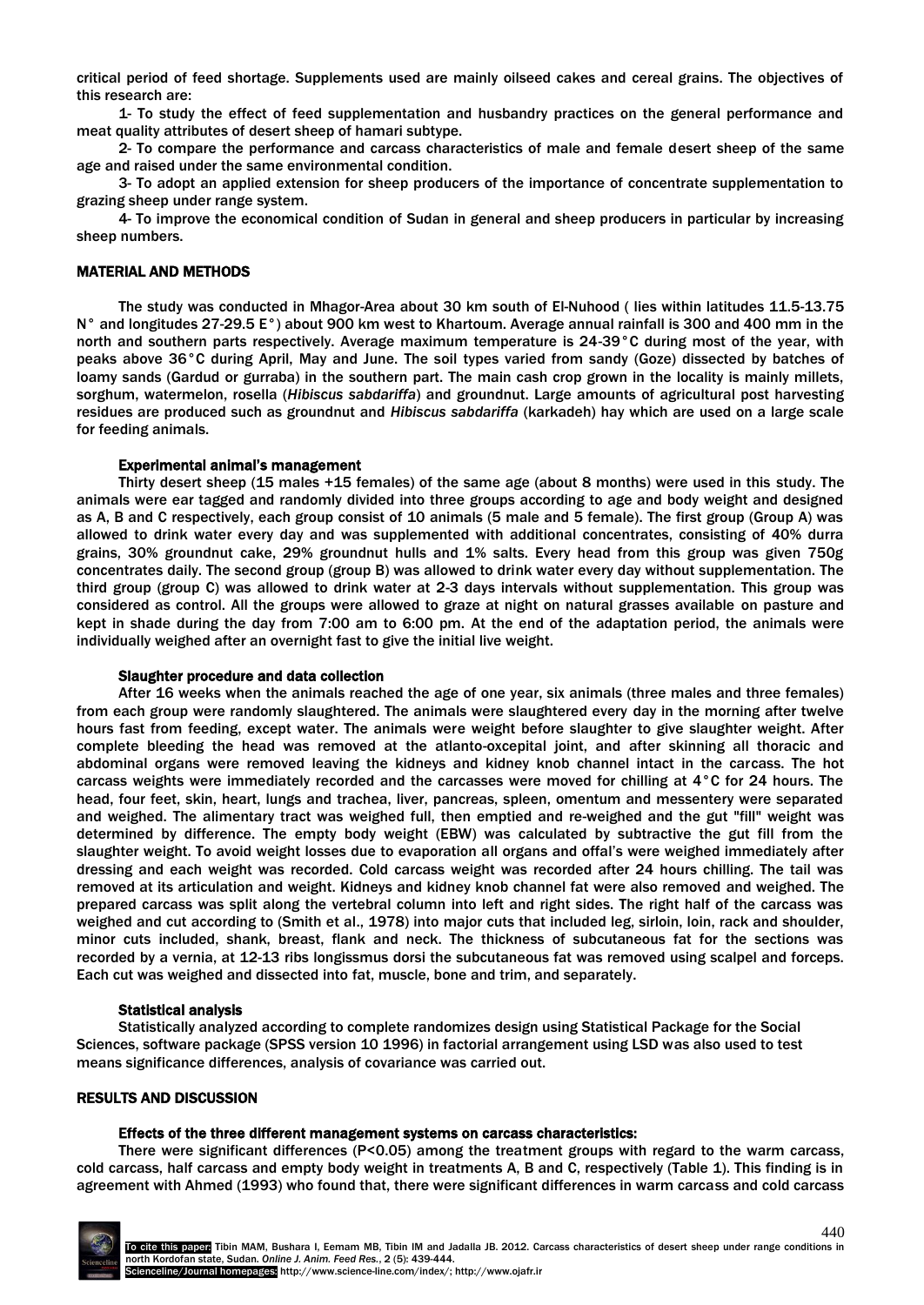weights when Sudan desert lambs were fed sorghum grains and molasses at ratios of, 40:0, 20:20 and 0:40. Mansour et al. (1988<sup>b</sup>) who found that, lambs fed rations containing 45% and 30% groundnut hay gave slaughter weight of 31.5 and 32.1 kg and hot carcass of 13.3 and 14 kg, respectively. Similarly, Mohamed (2002) reported that, slaughter weight, empty body weight and hot carcass were 34, 29.5 and 16 kg for pen fed Kabashi lambs, and were 33.17, 27.6 and 13.8 kg for pen fed Hamari lambs. Their values were 29.1, 22.7 and 11.2 kg for free grazing Kabashi lambs and 28.5, 22.7 and 10.7 kg for free grazing Hamari, respectively. Mansour (1987) reported a mean slaughter weight of 32.3 kg yield 15.9 kg warm carcass with dressing percentage of 49.1 (on empty body weight). The results are in disagreement with, Marouf (1996) who found that there were no significant difference among treatment groups in slaughter weight and carcass weight (cold or warm). These differences may be due to rations age or physical conditions.

The results observed that there were significant (P<0.05) differences between females and males of the three treatments in slaughter weight, hot carcass weight cold carcass weight, half carcass weight, gut fill weight and empty body weight (Table 2). Males obtained higher weights than females. This result is in harmony with the results of Mohamed (2004) who found that the average hot and cold carcass weights were significantly (P<0.05) heavier in male than in female lambs. The results are in disagreement with Beshir (1996) who found that there were no significant differences among treatment groups in slaughter weight and carcass weight (cold or warm). These differences may be due to rations and age of animals or physical conditions.

| Table 1 - Effects of the three different management systems on carcass characteristics |                    |                    |         |                   |             |                    |  |
|----------------------------------------------------------------------------------------|--------------------|--------------------|---------|-------------------|-------------|--------------------|--|
| <b>Trait</b>                                                                           | Sl.wt              | Hot.wt             | Cold.wt | Half wt           | Gut fill.wt | <b>EBW</b>         |  |
| A                                                                                      | 43.04a             | 21.58a             | 20.79   | 10.08a            | 7.18a       | 35.86a             |  |
| B                                                                                      | 41.63 <sup>b</sup> | 19.58 <sup>b</sup> | 18.58   | 9.06 <sup>b</sup> | 8.02a       | 33.61 <sup>b</sup> |  |
| C                                                                                      | 36.38 <sup>c</sup> | 16.67c             | 16.25   | 7.75c             | 7.75c       | 28.63a             |  |
| S.E                                                                                    | $1.11*$            | $0.40*$            | $0.45*$ | $0.14*$           | $0.87*$     | $1.17*$            |  |

*abc Values in same columns with different superscripts differ at P<0.05*. SI.wt = Slaughter weight (kg). Hot.wt= Hot carcass weight (kg). Cold.wt= Cold carcass weight (kg). Half.wt= Half carcass weight (kg). Gut.wt= Gut fill weight (kg). EBW= Empty body weight (kg). S.E Standard error of the mean.

| Table 2 Effects within sex and management systems on different parameters |                  |                             |                               |                                |                                |                            |                    |
|---------------------------------------------------------------------------|------------------|-----------------------------|-------------------------------|--------------------------------|--------------------------------|----------------------------|--------------------|
| <b>Sex</b>                                                                | <b>Treatment</b> | <b>Slaughter</b><br>Wt (kg) | <b>Hot carcass</b><br>wt (kg) | <b>Cold carcass</b><br>wt (kg) | <b>Half carcass</b><br>wt (kg) | <b>Gut fill</b><br>wt (kg) | <b>EBW</b><br>(kg) |
|                                                                           | A                | 42.25a                      | 22.67a                        | 21.50a                         | 10.83a                         | 5.72c                      | 36.53              |
| Femae                                                                     | в                | 42.25a                      | 17.67 <sup>b</sup>            | 17.17 <sup>b</sup>             | 8.00 <sup>b</sup>              | 6.52a                      | 35.73              |
|                                                                           | с                | 36.08c                      | 15.83c                        | 15.50c                         | 7.33c                          | 6.00 <sup>b</sup>          | 30.08              |
|                                                                           | S.E              | $1.56*$                     | $1.56*$                       | $0.64*$                        | $0.19*$                        | $1.23*$                    | $1.01*$            |
|                                                                           | A                | 45.57a                      | 20.50 <sup>b</sup>            | 20.08 <sup>b</sup>             | 9.33 <sup>b</sup>              | 8.63 <sup>b</sup>          | 36.94              |
| <b>Male</b>                                                               | в                | 45.25a                      | 21.50a                        | 21.00a                         | 10.13a                         | 9.53a                      | 35.72              |
|                                                                           | C                | 36.67c                      | 17.50 <sup>c</sup>            | 17.00 <sup>c</sup>             | 8.17c                          | 6.33c                      | 30.34              |
|                                                                           | S.E              | 84.77*                      | $0.56*$                       | $0.64*$                        | $0.19*$                        | $1.23*$                    | $1.01*$            |
| abc Values in same raw with different superscripts differ at P<0.05       |                  |                             |                               |                                |                                |                            |                    |

## Dressing percentage of desert sheep

The dressing percentage on the basis of warm carcass and cold carcass was significantly (P<0.05) different in the three treatments. The means of the three management systems A, B and C were 50.14, 47.03 and 45.82% on the basis of warm carcass, and 48.30, 44.63 and 44.67% on the basis of cold carcass, respectively (Table. 3). This is in agreement with the results of Ahmed and Suleiman (1988) and Mansour et al (1988a) reported a dressing percentage of up to 54.3 in fattened lambs. The result also supported by El karim and Owen (1987) who reported respective dressing percentages of 45.06 and 43.35 for Sudan Desert sheep ecotypes Watish and Shugor. Similarly, El-Hag (1981) found a dressing percentage of 46.3- 47.5.

| Table 3 - Dressing percentage of desert sheep (Hamari sub type)     |        |                    |                    |      |           |  |  |
|---------------------------------------------------------------------|--------|--------------------|--------------------|------|-----------|--|--|
| <b>Parameters</b>                                                   | А      | B                  | с                  | S.E  | L.S       |  |  |
| Hot%                                                                | 50.30a | 47.03 <sup>b</sup> | 45.82c             | 1.15 | $\star$   |  |  |
| Cold%                                                               | 48.30a | 44.63c             | 44.67 <sup>b</sup> | 1.06 | $\star$   |  |  |
| Hot/EBW%                                                            | 60.18  | 58.26              | 55.18              | 1.14 | <b>NS</b> |  |  |
| Cold/EBW%                                                           | 57.98  | 55.28              | 53.79              | 1.04 | <b>NS</b> |  |  |
| Gut fill as(%) of EBW                                               | 20.02c | 23.86 <sup>b</sup> | 27.06a             | 1.11 | $\star$   |  |  |
| abc Values in same raw with different superscripts differ at P<0.05 |        |                    |                    |      |           |  |  |

The gut fill expressed as a percentage of empty body weight was significantly (P<0.05) different among the three treatments. Its values were 20.02, 23.86 and 27.06% for treatments A, B and C, respectively (Table. 3). This finding is in agreement with the reported of El Khidir et al (1984) and Osman (1985) in Sudan Desert sheep which ranged between 17- 28%. El-Khidir (1989) reported a gut fill of 21.2, 18.4 and 17.0 in Sudan Desert sheep.

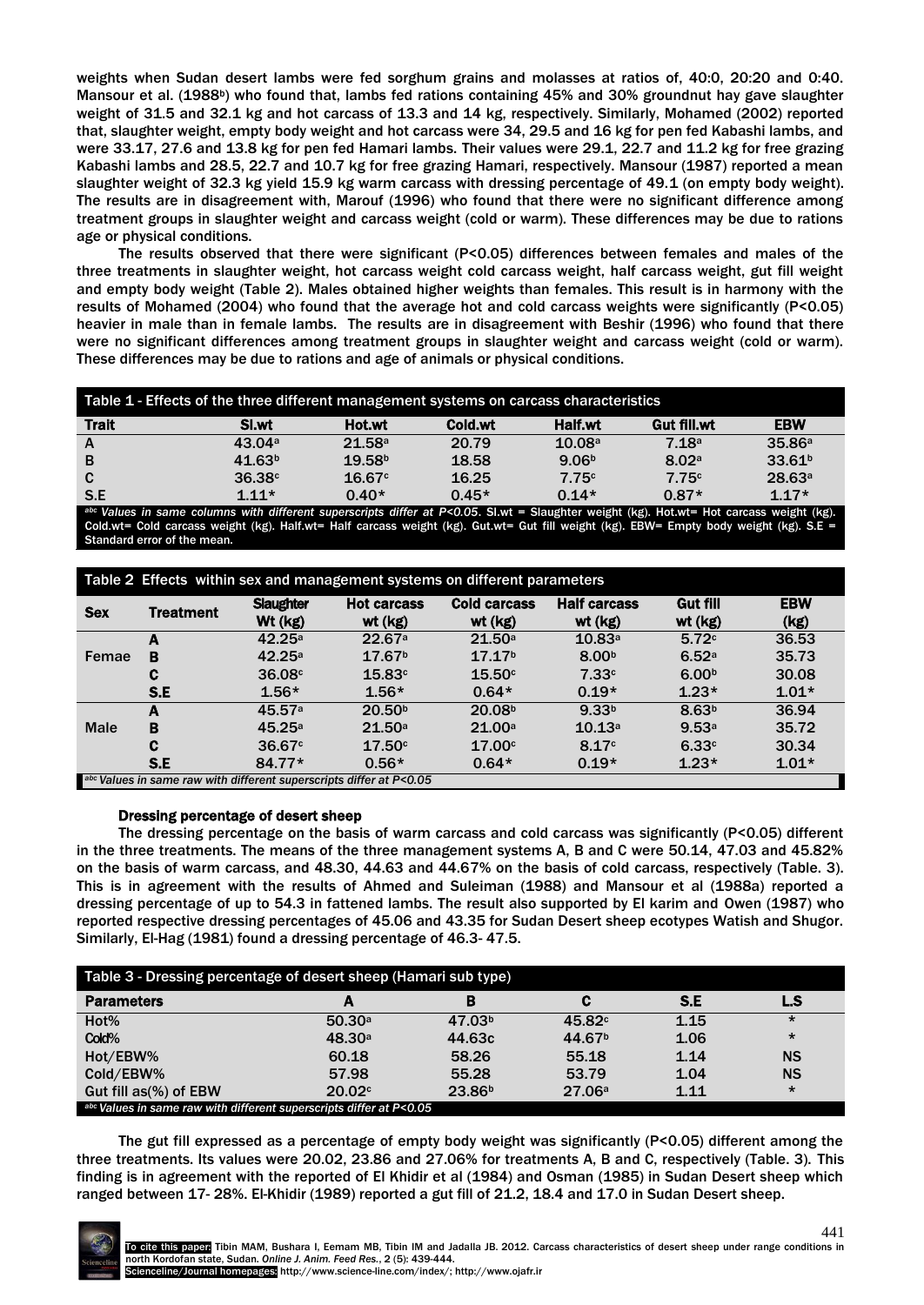On the other hand the dressing percentage calculated as a proportion of empty body weight (hot/ EBW) was 60.18, 58.26 and 55.18 on the basis of hot carcass, and 57.98, 55.28 and 53.79 on cold carcass basis (cold/EBW) in the three treatments A, B and C, respectively (Table 3). This is in agreement with the findings reported by Ahmed (1993) of 56.55, 55.5 and 54.7 for treatments A, B and C, respectively. These results are also similar to the results of El-Amin (1981) who found that, the dressing-out percentage ranged 52.8-56.6, and similar to the 53% dressing percentage reported by Gaili (1977) in Sudan Desert sheep.

## Non-carcass components of desert sheep:

The results of non-carcass components expressed as percentage of empty body weight are summarized in (Table. 4). There were no significant differences among the treatments except tail, lung and trachea, testicles, mesenteric fat and skin which showed significant (P<0.05) differences among the three treatments. Their values were 1.87, 1.79 and 1.93% for the tail, 2.11, 2.37 and 1.95% for the lung and trachea, 2.71, 1.59 and 1.61% for the genital organs, 1.06, 1.30 and 1.08% for the messentric fat and 8, 7.71 and 8.52% for the skin, in treatments A, B and C, respectively (Table. 4). These results are in agreement with the result of El -Typeb et al (1987) who reported that the percentage of lung and trachea, testicles and tail was 8.24, 1.20 and 2.10, respectively. Also Mansour et al (1988b) found that, lung and trachea, sex organs, and mesenteric fat percentage were 2.70, 1.12 and 1.08%, respectively.

Table 4 - Effect of management systems on non-carcass components (as percentage of empty body weight) of desert sheep

| <b>Parameters</b>                                                   | A                 | B                  | C                 | S.E   | L.S     |  |  |  |
|---------------------------------------------------------------------|-------------------|--------------------|-------------------|-------|---------|--|--|--|
| <b>Rumen full</b>                                                   | 18.18             | 21.83              | 21.97             | 0.72  | N.S     |  |  |  |
| <b>Rumen empty</b>                                                  | 3.63              | 4.25               | 4.51              | 0.09  | N.S     |  |  |  |
| Intestine full                                                      | 8.48              | 9.67               | 8.98              | 0.21  | N.S     |  |  |  |
| Intestine empty                                                     | 3.01              | 3.57               | 4.02              | 0.08  | N.S     |  |  |  |
| Tail                                                                | 1.87 <sup>b</sup> | 1.79c              | 1.93a             | 59.94 | $***$   |  |  |  |
| Liver                                                               | 1.37              | 1.54               | 1.66              | 26.11 | N.S     |  |  |  |
| <b>Heart</b>                                                        | 2.27              | 1.80               | 1.72              | 13.03 | N.S     |  |  |  |
| Lung and trachea                                                    | 2.11 <sup>b</sup> | 2.37a              | 1.95c             | 32.08 | $***$   |  |  |  |
| Kidney                                                              | 1.27              | 1.15               | 1.07              | 3.96  | N.S     |  |  |  |
| Reproductive organs                                                 | 2.71a             | 1.59 <sup>b</sup>  | 1.61 <sup>b</sup> | 27.74 | $\star$ |  |  |  |
| Mesenteric fat                                                      | 1.06 <sup>b</sup> | 1.30a              | 1.08 <sup>b</sup> | 39.09 | $***$   |  |  |  |
| Head                                                                | 6.83              | 7.02               | 7.93              | 0.09  | N.S     |  |  |  |
| <b>Skin</b>                                                         | 8.00a             | 7.71 <sup>b</sup>  | 8.52a             | 0.11  | $***$   |  |  |  |
| <b>Four feet</b>                                                    | 3.12              | 3                  | 3.26              | 0.44  | N.S     |  |  |  |
| Gut fill%                                                           | 20.02c            | 23.86 <sup>b</sup> | 27.06a            | 1.11  | $\star$ |  |  |  |
| abc Values in same raw with different superscripts differ at P<0.05 |                   |                    |                   |       |         |  |  |  |

# Table 5 - Effect of sex on non-carcass components of desert sheep

| <b>Parameters</b>                                                   | <b>Females</b>      | <b>Males</b>         | S.E   | L.S       |  |  |  |  |
|---------------------------------------------------------------------|---------------------|----------------------|-------|-----------|--|--|--|--|
| Rumen full (kg)                                                     | 5.79 <sup>b</sup>   | 7.64a                | 0.63  | $\star$   |  |  |  |  |
| Rumen empty kg)                                                     | 1.27                | 1.42                 | 0.08  | <b>NS</b> |  |  |  |  |
| Intestine full (kg)                                                 | 2.85 <sup>b</sup>   | 3.05a                | 0.19  | $\star$   |  |  |  |  |
| Intestine empty(kg)                                                 | 1.18                | 1.11                 | 0.07  | <b>NS</b> |  |  |  |  |
| Tail wt $(g)$                                                       | 572.2 <sup>b</sup>  | 646.82 <sup>a</sup>  | 52.86 | $\star$   |  |  |  |  |
| Liver wt $(g)$                                                      | 466.67 <sup>b</sup> | 522.22a              | 13.62 | $\star$   |  |  |  |  |
| Heart wt $(g)$                                                      | 144.44              | 150.0                | 23.03 | <b>NS</b> |  |  |  |  |
| Lung and trachea (g)                                                | 638.89 <sup>b</sup> | 769.44 <sup>a</sup>  | 11.49 | $^\star$  |  |  |  |  |
| Kidney wt $(g)$                                                     | 84.08               | 90.71                | 3.50  | <b>NS</b> |  |  |  |  |
| Reproductive organs wt(g)                                           | 162.22a             | 136.11 <sup>b</sup>  | 24.46 | $\star$   |  |  |  |  |
| Mesenteric fat $wt(g)$                                              | 383.33a             | 366.11 <sup>b</sup>  | 34.47 | $\star$   |  |  |  |  |
| Omentum fat wt $(g)$                                                | 600a                | 516.67 <sup>b</sup>  | 34.47 | $***$     |  |  |  |  |
| K.N.C.F wt(g)                                                       | 518.96a             | 410.84 <sup>b</sup>  | 53.89 | $***$     |  |  |  |  |
| Spleen wt $(g)$                                                     | 48.89 <sup>b</sup>  | 410.84 <sup>a</sup>  | 5.30  | $\star$   |  |  |  |  |
| Subcutaneous fat (dm <sup>3</sup> )                                 | 0.34                | 0.27                 | 0.03  | <b>NS</b> |  |  |  |  |
| Head wt (kg)                                                        | 2.24                | 2.47                 | 0.08  | <b>NS</b> |  |  |  |  |
| For feet wt $(g)$                                                   | 888.89 <sup>b</sup> | 1147.22 <sup>a</sup> | 44.48 | $***$     |  |  |  |  |
| abc Values in same raw with different superscripts differ at P<0.05 |                     |                      |       |           |  |  |  |  |

There were significant (P<0.05) differences in the non-carcass components of rumen full, intestine full, tail weight, liver weight, lung and trachea, genital organs, mesenteric fat, omentum fat, kidney knob channel fat, spleen and four feet (Table 5). Females had the highest weight in reproductive organs, mesenteric fat, omentum fat and

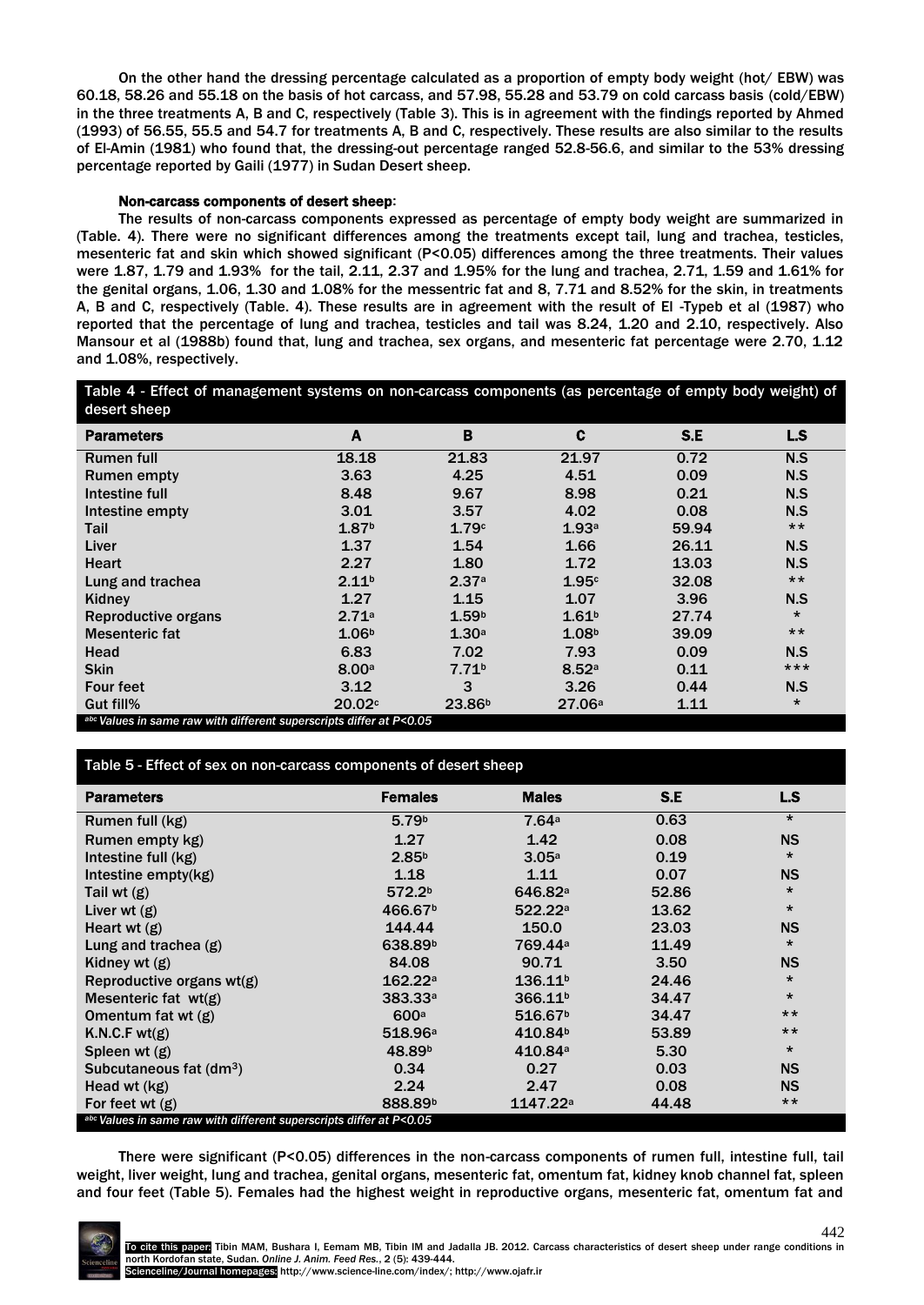kidney knob channel fat compared to males. This result is in agreement with the results of Mohamed (2004) who found that, the mesenteric fat, omentum and kidney knob and channel fats were heavier in ewes than in the rams. The results are also similar to Kashan et al (2005) who reported that the percentage of inter muscular fat, and internal fat in males were 7.1, and 6.6 and the corresponding values in females were 9.1, and 11.7, respectively.

The study revealed no significant (P>0.05) differences within females in the three treatments with regard to rumen full, rumen empty, intestine full, intestine empty, liver, heart, spleen, head and skin (Table 6) this attributed to age. However, there were significant (P>0.05) differences in lung and trachea, kidney, testicles, mesenteric fat, omentum fat, kidney knob channel fat and four feet. Females in treatment A recorded the highest weights compared to those in the other treatments. These differences may be due to the effects of the different rations. On the other hand, males showed no significant (P>0.05) differences among the three treatments in the rumen empty, intestine full, intestine empty, liver, heart, kidney, head and skin (Table7) this may be due to age also.

However, there were significant (P<0.05) differences in rumen full, lung and trachea, genital organs, mesenteric fat, omentum fat, kidney knob channel fat, spleen and four feet. These findings are in agreement with those of Mohamed (2002) who reported that there were no significant differences in head, empty stomach and spleen. However, there were significant differences in heart, testicles, mesenteric fat, kidney fat, tail, lung and trachea, pancreas, kidneys and empty intestines (Table 7).

| Table 6 - The effect of management systems on female non-carcass components (as percentage of empty body<br>weight) |       |                   |                   |        |           |  |  |
|---------------------------------------------------------------------------------------------------------------------|-------|-------------------|-------------------|--------|-----------|--|--|
| <b>Parameters</b>                                                                                                   | A     | B                 | C                 | S.E    | L.S       |  |  |
| <b>Rumen full</b>                                                                                                   | 14.29 | 16.51             | 20.84             | 1.02   | <b>NS</b> |  |  |
| <b>Rumen empty</b>                                                                                                  | 3.50  | 3.97              | 3.66              | 0.12   | <b>NS</b> |  |  |
| Intestine full                                                                                                      | 7.80  | 8.45              | 8.91              | 0.30   | <b>NS</b> |  |  |
| Intestine empty                                                                                                     | 2.93  | 3.16              | 4.49              | 0.11   | <b>NS</b> |  |  |
| Tail                                                                                                                | 1.74  | 1.76              | 1.50              | 84.77  | $\star$   |  |  |
| Liver                                                                                                               | 1.28  | 1.35              | 1.50              | 36.93  | <b>NS</b> |  |  |
| <b>Heart</b>                                                                                                        | 1.2   | 1.1               | 1.5               | 18.4   | <b>NS</b> |  |  |
| Lung and trachea                                                                                                    | 1.87b | 2.00a             | 1.72c             | 45.37  | $\star$   |  |  |
| Kidney                                                                                                              | 6.80b | 6.50 <sub>b</sub> | 8.70a             | 5.60   | $\star$   |  |  |
| <b>Genital organs</b>                                                                                               | 1.50a | 1.30 <sub>b</sub> | 1.30 <sub>b</sub> | 39.23  | $\star$   |  |  |
| Mesenteric fat                                                                                                      | 1.23  | 90.20             | 1.05              | 55.28  | $\star$   |  |  |
| Omentum fat                                                                                                         | 2.16a | 2.02a             | 1.16 <sub>b</sub> | 123.71 | $\star$   |  |  |
| K.N.C.F                                                                                                             | 2.03a | 1.65 <sub>b</sub> | 1.08c             | 86.42  | $\star$   |  |  |
| <b>Spleen</b>                                                                                                       | 3.7   | 3.9               | 3.2               | 8.5    | <b>NS</b> |  |  |
| Head                                                                                                                | 6.52  | 5.93              | 7.41              | 0.12   | <b>NS</b> |  |  |
| <b>Skin</b>                                                                                                         | 8.08  | 7.08              | 7.88              | 0.15   | <b>NS</b> |  |  |
| <b>Four feet</b>                                                                                                    | 2.69a | 1.62 <sub>b</sub> | 2.77a             | 71.33  | $\star$   |  |  |
| abc Values in same raw with different superscripts differ at P<0.05                                                 |       |                   |                   |        |           |  |  |

Table 7 - The effect of male and management systems on non-carcass components (as percentage of empty body weight)

| $000y$ weight                                            |                                                    |                   |                   |        |           |
|----------------------------------------------------------|----------------------------------------------------|-------------------|-------------------|--------|-----------|
| <b>Parameters</b>                                        | A                                                  | B                 | C                 | S.E    | L.S       |
| <b>Rumen full</b>                                        | 21.17 <sup>b</sup>                                 | 24.58a            | 20.83c            | 1.02   | $\star$   |
| Rumen empty                                              | 3.57                                               | 4.06              | 4.88              | 0.12   | <b>NS</b> |
| Intestine full                                           | 8.74                                               | 9.74              | 8.08              | 0.30   | <b>NS</b> |
| Intestine empty                                          | 2.98                                               | 3.58              | 3.13              | 0.11   | <b>NS</b> |
| Tail                                                     | 1.92 <sup>b</sup>                                  | 1.91 <sup>b</sup> | 2.16a             | 84.77  | $\star$   |
| Liver                                                    | 1.40                                               | 1.54              | 1.65              | 36.93  | <b>NS</b> |
| <b>Heart</b>                                             | 1.20                                               | 1.20              | 1.40              | 18.4   | <b>NS</b> |
| Lung and trachea                                         | 2.26a                                              | 2.45a             | 1.98 <sup>b</sup> | 45.37  | $\star$   |
| Kidney                                                   | 6.70c                                              | 7.30 <sup>b</sup> | 9.50a             | 5.60   | $\star$   |
| <b>Genital organs</b>                                    | 1.40a                                              | 1.20 <sub>b</sub> | 1.40a             | 39.23  | $\star$   |
| Mesenteric fat                                           | 1.20 <sub>b</sub>                                  | 2.50a             | 2.80a             | 55.28  | $^\star$  |
| <b>Omentum fat</b>                                       | 1.20                                               | 1.10              | 1.10              | 123.71 | $\star$   |
| K.N.C.F                                                  | 1.50a                                              | 1.17 <sub>b</sub> | 1.2 <sub>b</sub>  | 86.42  | $\star$   |
| Spleen                                                   | 4.60b                                              | 5.90a             | 4.90b             | 8.5    | $\star$   |
| Head                                                     | 6.82                                               | 7.28              | 7.58              | 0.12   | <b>NS</b> |
| <b>Skin</b>                                              | 7.53                                               | 7.42              | 8.31              | 0.15   | <b>NS</b> |
| <b>Four feet</b><br>$\cdots$<br>$\overline{\phantom{a}}$ | 3.34<br>$\overline{1}$<br>$\overline{\phantom{a}}$ | 3.29              | 3.41              | 71.33  | $\star$   |

*/alues in same raw with different superscripts differ at I* 

#### **CONCLUSION**